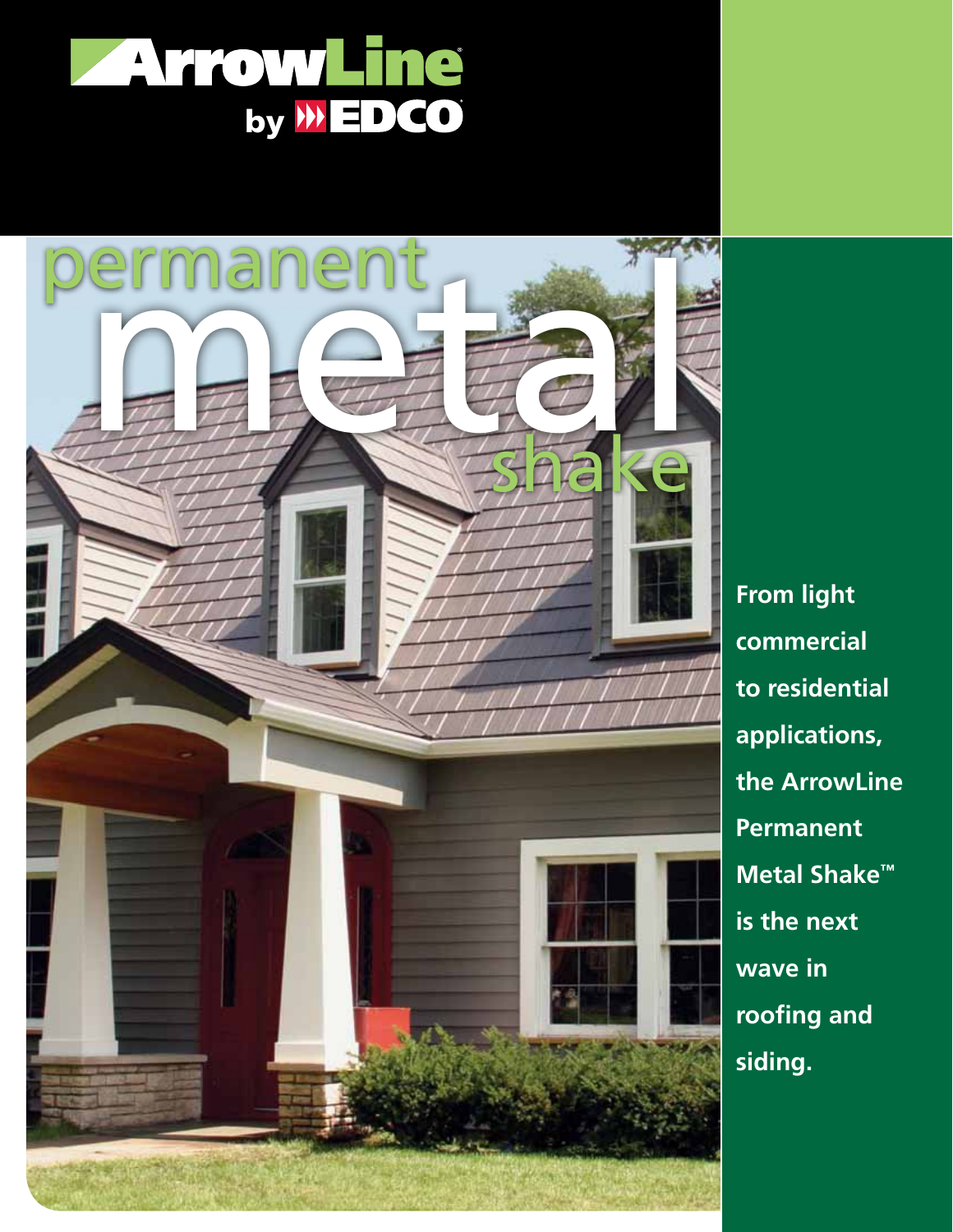



### The beauty of traditional shingles the strength and durability of steel.

**ArrowLine's unique 4-way interlocking system withstands winds up to 160 mph, has the best hail rating available, and qualifies for lower insurance rates through some providers.**

**ArrowLine Permanent Metal Shakes are not just brute strength — they are available in 11 EnergyStar approved designer colors with matching trim for an aesthetic statement like none other.**

#### LAYER SYSTEM PROCESS

**30 Gauge Solid Steel Core**

• WITHSTANDS HARSH WEATHER

**STANDS HARSH** 

Ţ

• SIDEWALL OR ROOFING APPLICATION

• CURB APPEAL

• DURABLE

**Double-Embossed Cedar-Grained Texture**

AFFORDABLE • PRACTICAL • CONTEMPORARY

**Bonderite 1402W Conversion Coat Trinar Polyester Corrosion Resistant Primer Trinar PVDF Fluoropolymer Finish (Kynar 500® or Hylar 5000®)**

**G-90 Galvanized Coating**

**Corrosion Resistant Backer Coat**

metal

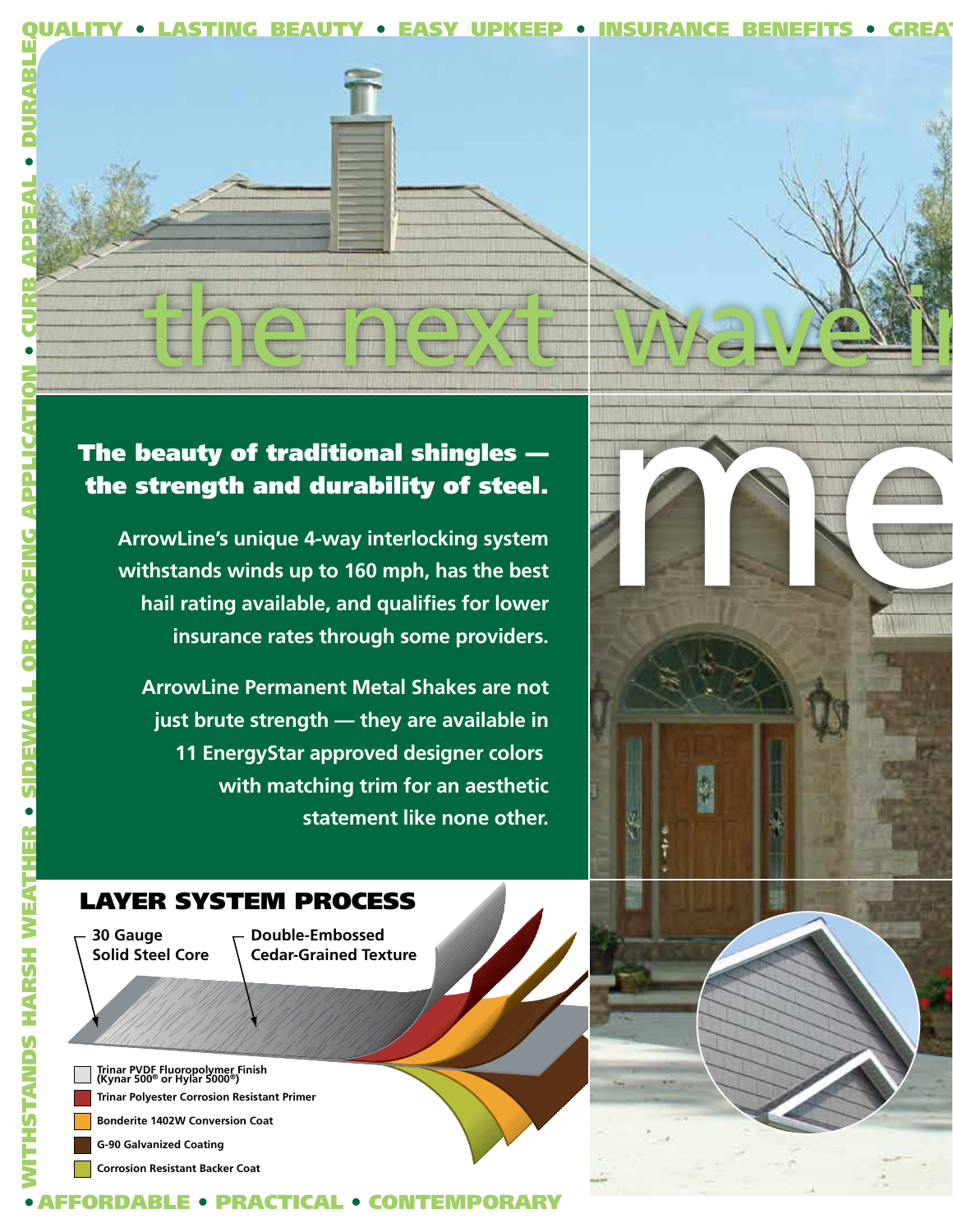



## Design and Durability

**ArrowLine Permanent Metal Shakes™ were developed for roofing and sidewall applications. EDCO utilizes the latest technology to be environmentally safe, easy to install, and a cost-effective choice.**

**It's more than just an ordinary shingle. Unlike traditional roofing products, ArrowLine Shakes will not warp, split, peel or crack. Our products have been successfully tested in winds in excess of 100 mph. They easily withstand frigid north woods winters as well as the blistering southern sun. Coated with a deluxe KYNAR 500® finish to maximize color retention, ArrowLine Shakes are available in a full range of 11 EnergyStar approved standard colors. The unique double embossing pattern adds panel strength strong enough to be walked on and can be applied over an existing roof, thereby reducing installation costs.** 

#### Excellent Performance

**Arrowline Shakes have a unique 4-way locking system that allows them to be installed quickly and easily which helps keep labor costs to a minimum. This 4-way system locks out the harshest of weather conditions. Permanent and virtually maintenance-free, an ArrowLine roof will last for years to come without incurring typical upkeep expenses.**

**The next wave in lasting building materials should make ArrowLine your first choice for your project.**